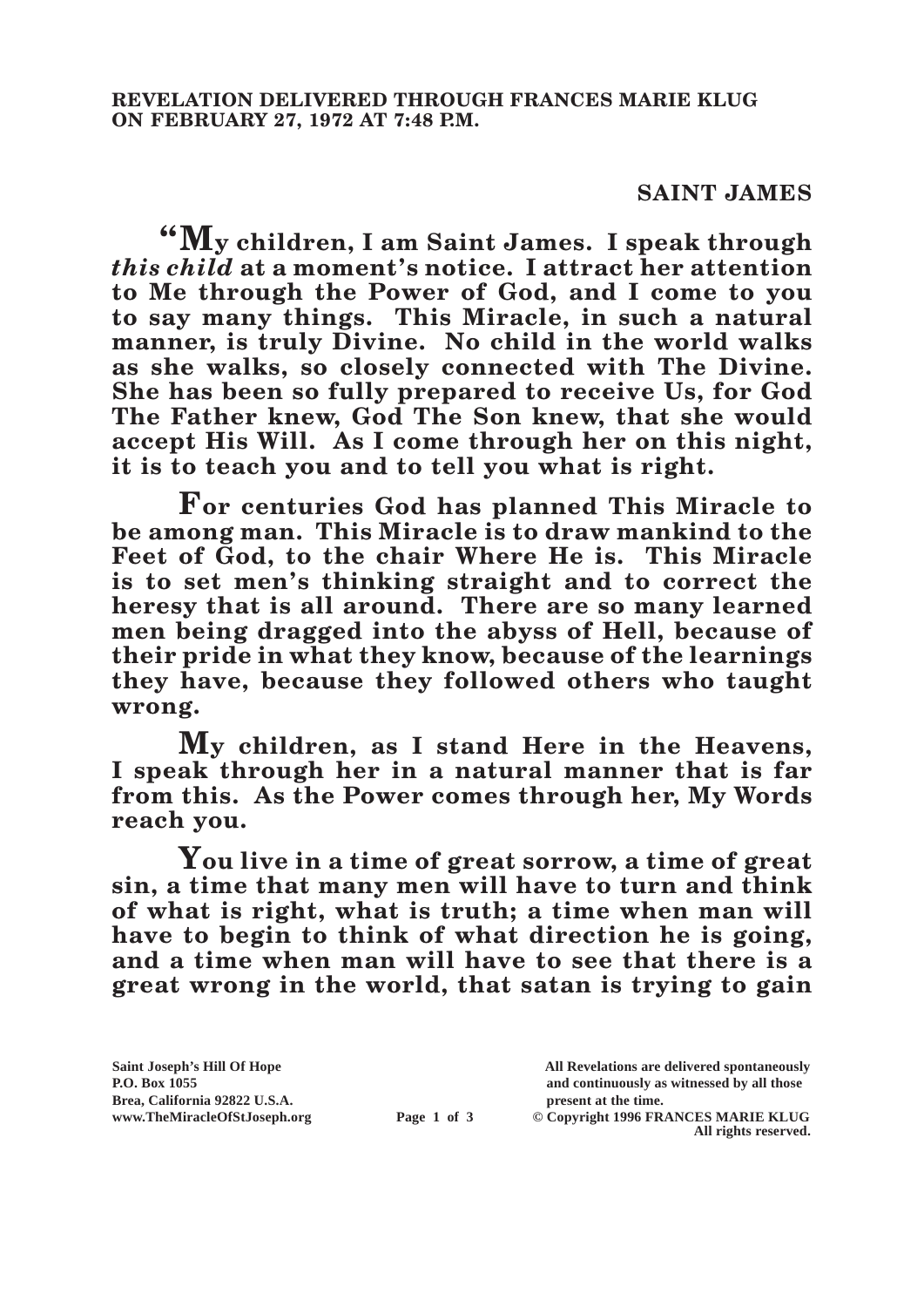**power over all things. Man must understand that through these hazardous times, he must lean only on God and The Divine.**

**You see, My children, I was man and I walked the world as such, and there were many times in the way I lived, in the time I lived, that men tried to drag me down to the abyss of Hell. It was only through my love for Him Who Is that I was able to stand upon my feet and fight them in every way. It was only through His Love that I was able to become a Saint.**

**Oh, My children, first each day, say to God how much you love Him and to thank Him for the day, and as the day progresses along its way, keep in mind the dignity of loving God, the Purpose in the life you have, and the Beauty of the Purpose for you one day. This is important, My children, for men are losing sight of the importance of this fact for each day. So many men are struggling around and trying to lean on other men, when all they have to do is awaken in the morning and say to God:**

> *'I love You. Stay close to me today. Protect me, God, and do not let me stray.'*

**These Words are meaningful. These Words are full. These Words say to mankind, 'This is strength here for you.'**

**So many things are occurring throughout the world. There are so many men losing their Souls because of a weakness, because of their catering to their weakness. Oh, My children, do not let this be one of you.**

**P.O. Box 1055 and continuously as witnessed by all those** 

 $\odot$  Copyright 1996 FRANCES MARIE KLUG **All rights reserved.**